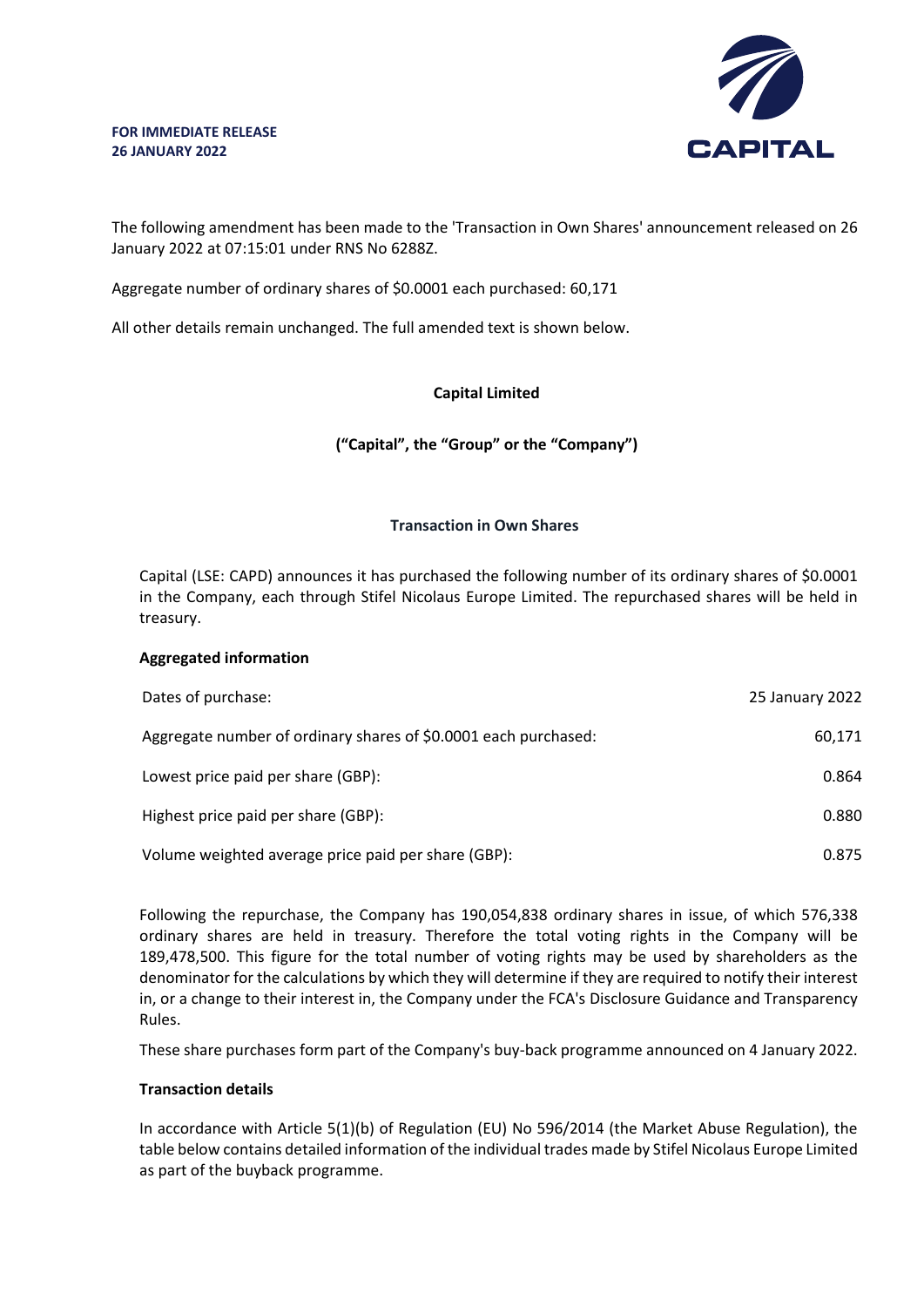

# **Schedule of purchases**

| Shares purchased:   | Capital Limited (ISIN: BMG022411000) |
|---------------------|--------------------------------------|
| Dates of purchases: | 25 January 2022                      |
| Investment firm:    | Stifel Nicolaus Europe Limited       |

### **Individual transactions**

| <b>Transaction date and time</b> | Volume | Price (GBP) | <b>Trading Venue</b> |
|----------------------------------|--------|-------------|----------------------|
| 25 January 2022, 08:25           | 5,600  | 0.876       | <b>LSE</b>           |
| 25 January 2022, 09:04           | 235    | 0.864       | <b>LSE</b>           |
| 25 January 2022, 09:22           | 8,955  | 0.864       | <b>LSE</b>           |
| 25 January 2022, 13:38           | 3,549  | 0.870       | <b>LSE</b>           |
| 25 January 2022, 15:17           | 151    | 0.874       | <b>LSE</b>           |
| 25 January 2022, 16:11           | 2,738  | 0.880       | <b>LSE</b>           |
| 25 January 2022, 16:11           | 5      | 0.880       | <b>LSE</b>           |
| 25 January 2022, 16:11           | 3,257  | 0.880       | <b>LSE</b>           |
| 25 January 2022, 16:11           | 14,185 | 0.876       | <b>LSE</b>           |
| 25 January 2022, 16:11           | 4,247  | 0.880       | <b>LSE</b>           |
| 25 January 2022, 16:11           | 4,302  | 0.878       | <b>LSE</b>           |
| 25 January 2022, 16:11           | 1,451  | 0.880       | <b>LSE</b>           |
| 25 January 2022, 16:12           | 4,302  | 0.878       | <b>LSE</b>           |
| 25 January 2022, 16:12           | 698    | 0.878       | <b>LSE</b>           |
| 25 January 2022, 16:12           | 6,496  | 0.878       | <b>LSE</b>           |

### **– ENDS –**

## **For further information, please visit Capital's website** www.capdrill.com **or contact:**

| <b>Capital Limited</b><br>Jamie Boyton, Executive Chairman                                                 | +230 464 3250         |
|------------------------------------------------------------------------------------------------------------|-----------------------|
| Giles Everist, Chief Financial Officer<br>Conor Rowley, Investor Relations & Corporate Development Manager | investor@capdrill.com |
| <b>Berenberg</b><br><b>Matthew Armitt</b><br>Jennifer Wyllie<br>Detlir Elezi                               | +44 20 3207 7800      |
| <b>Tamesis Partners LLP</b><br>Charlie Bendon<br><b>Richard Greenfield</b>                                 | +44 20 3882 2868      |